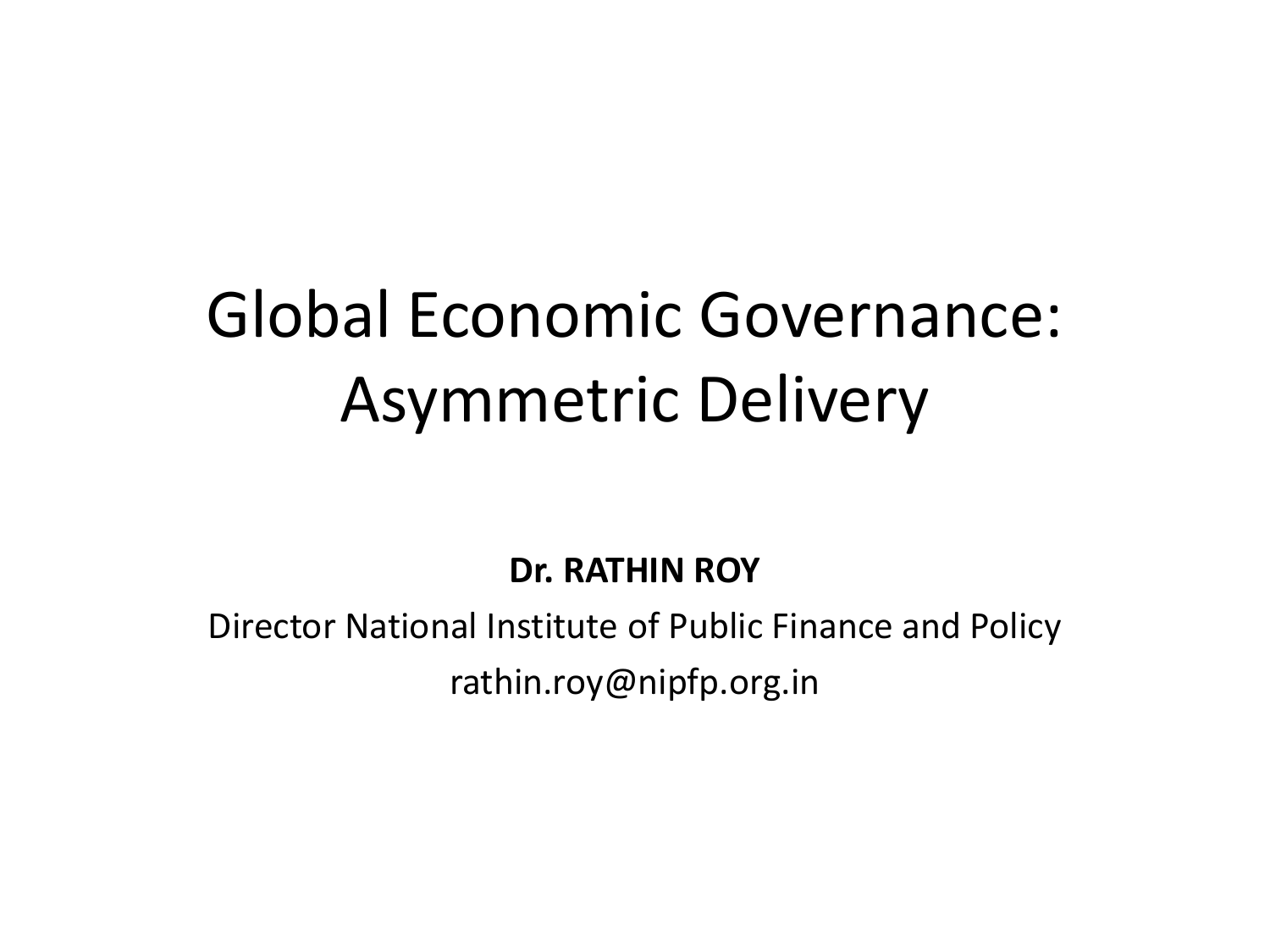- Since the Great Recession began, there has been no shortage of scorn for the state of global economic governance among pundits and scholars.
- Nevertheless, a closer look at the global response to the financial crisis reveals a more optimistic picture for the advanced economies (AEs)
- The same is unfortunately not true for the EMEs and less developed countries.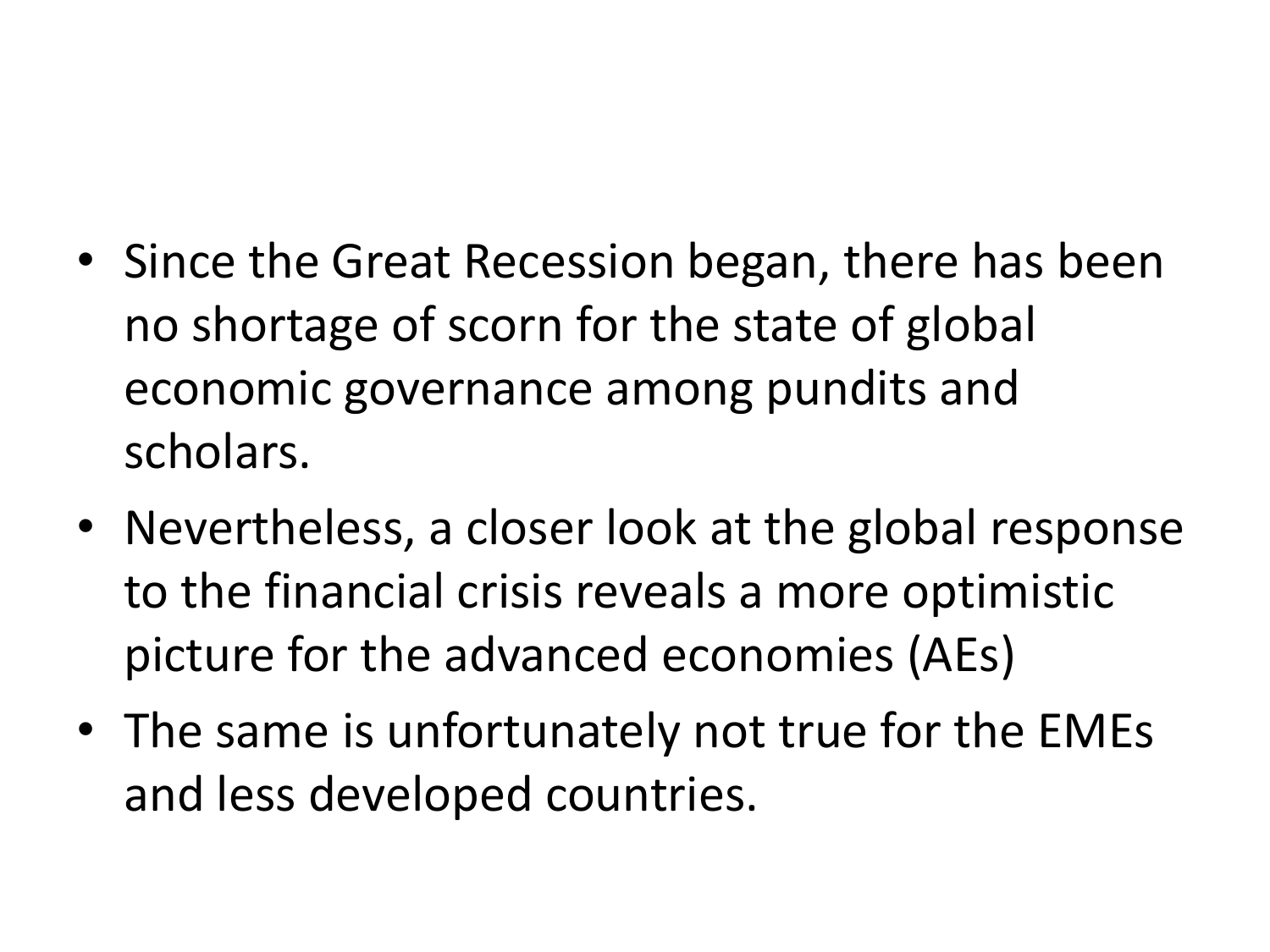# General Dysfunction

- The collapse of the Doha round
- The breakdown of macroeconomic policy consensus at the 2010 Toronto G20 summit
- The escalation of Europe's sovereign debt crisis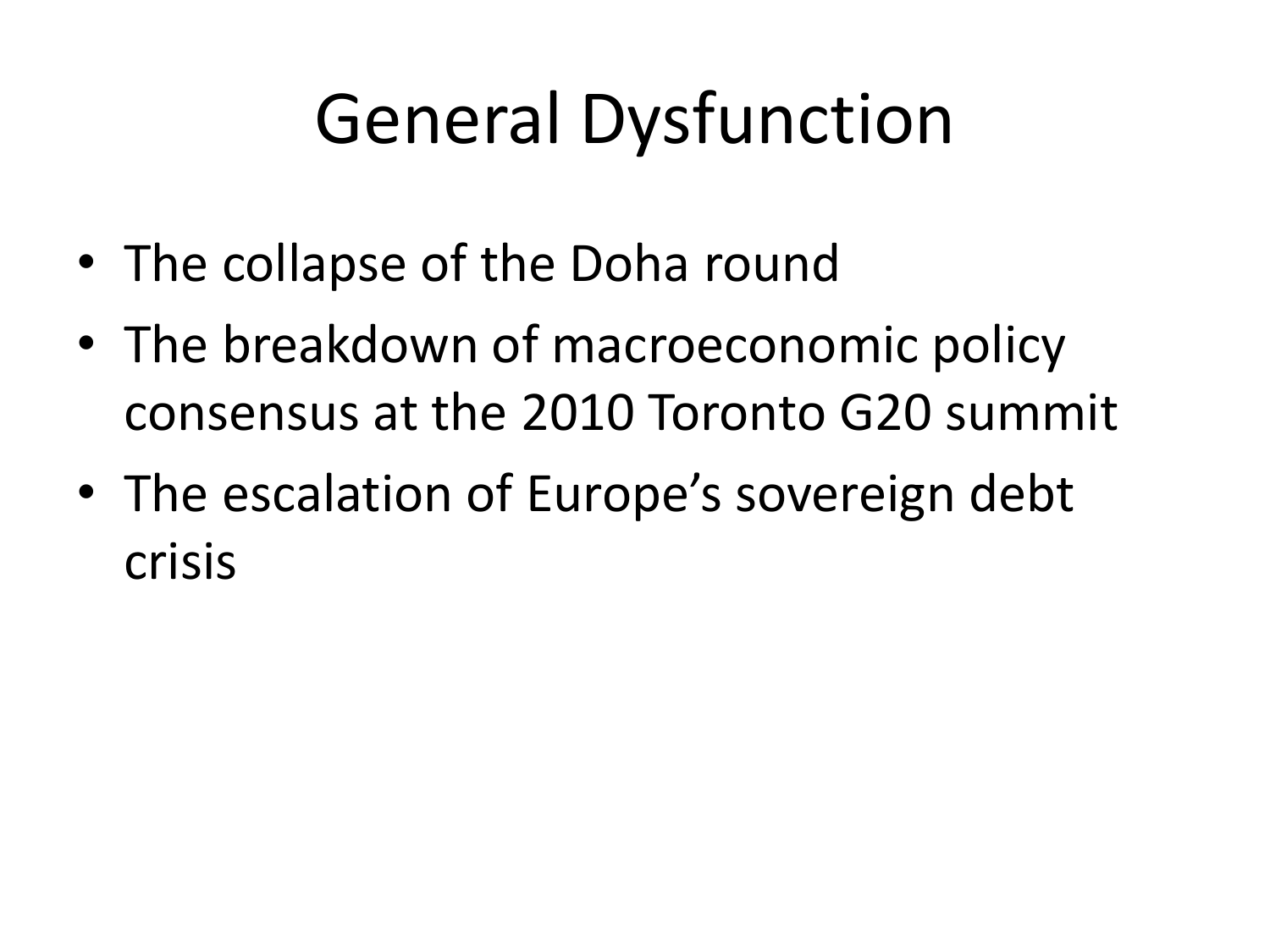#### Figure 1. World Industrial Production: Great Depression vs. Great Recession



Source: Eichengreen and O'Rourke, "A tale of two depressions redux."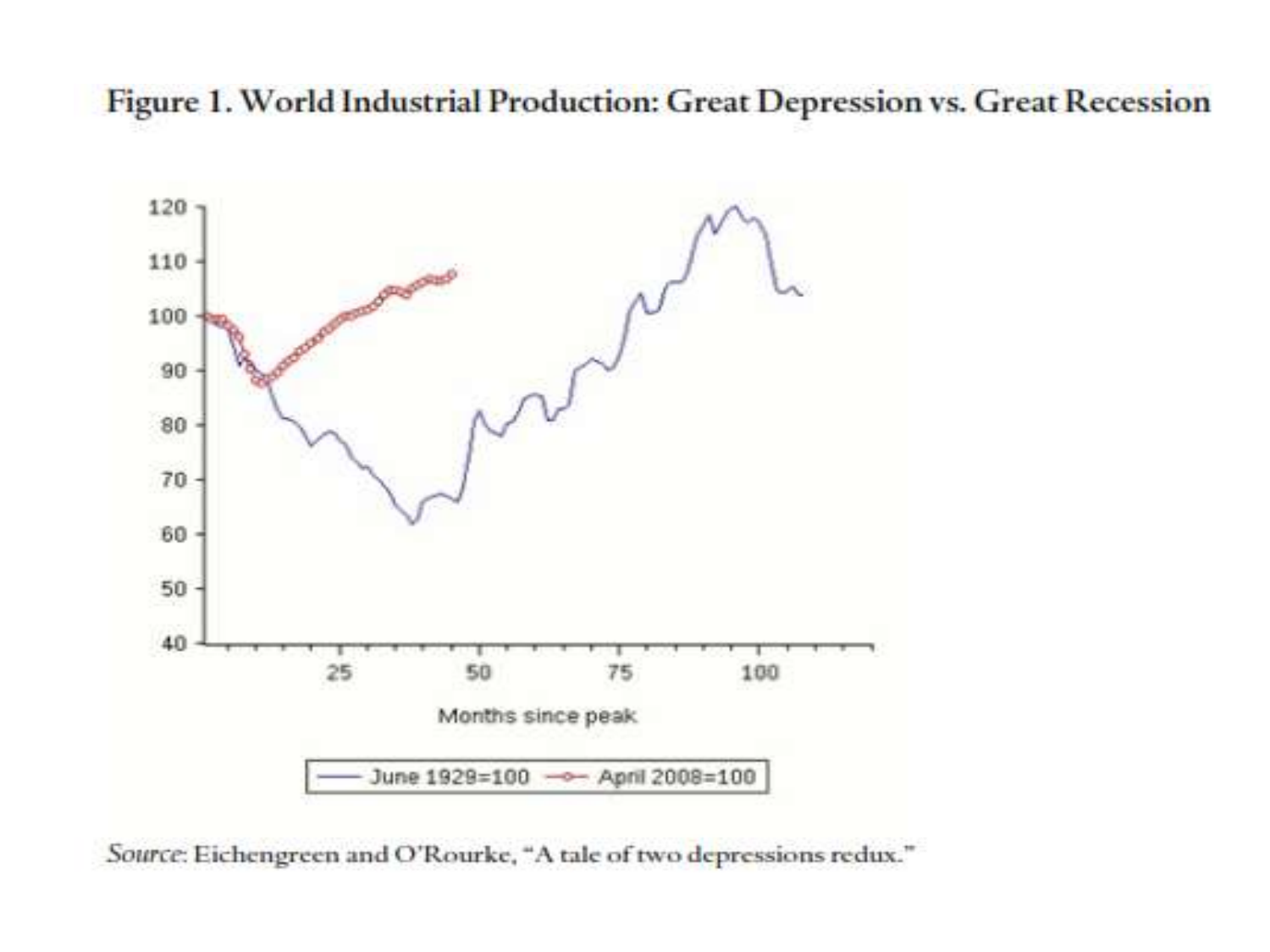#### Figure 2. World Trade Volumes: Great Depression vs. Great Recession



Source: Eichengreen and O'Rourke, "A tale of two depressions redux."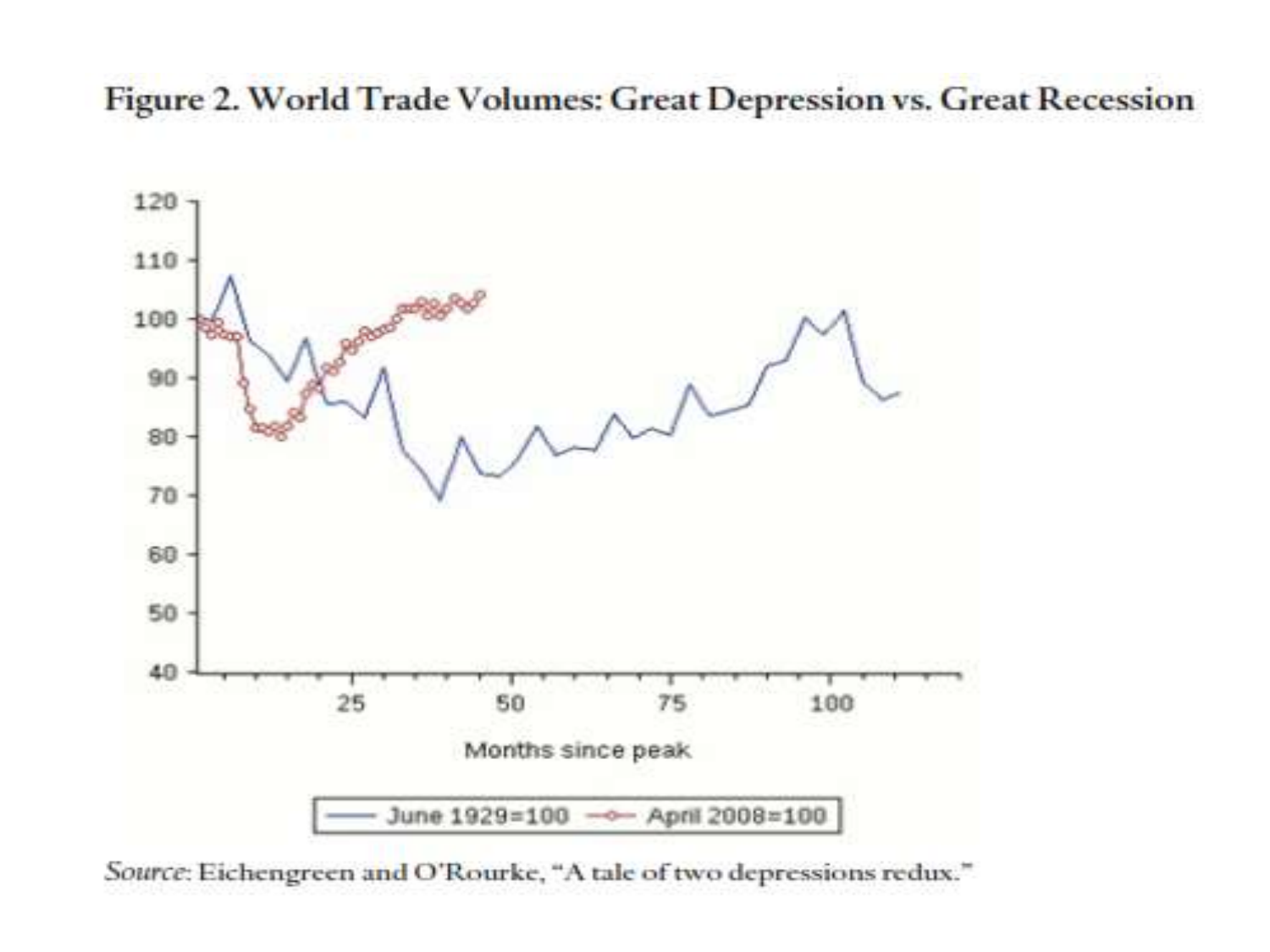

#### Figure 3. Trade Restrictions, 2006-2011

Source: WTO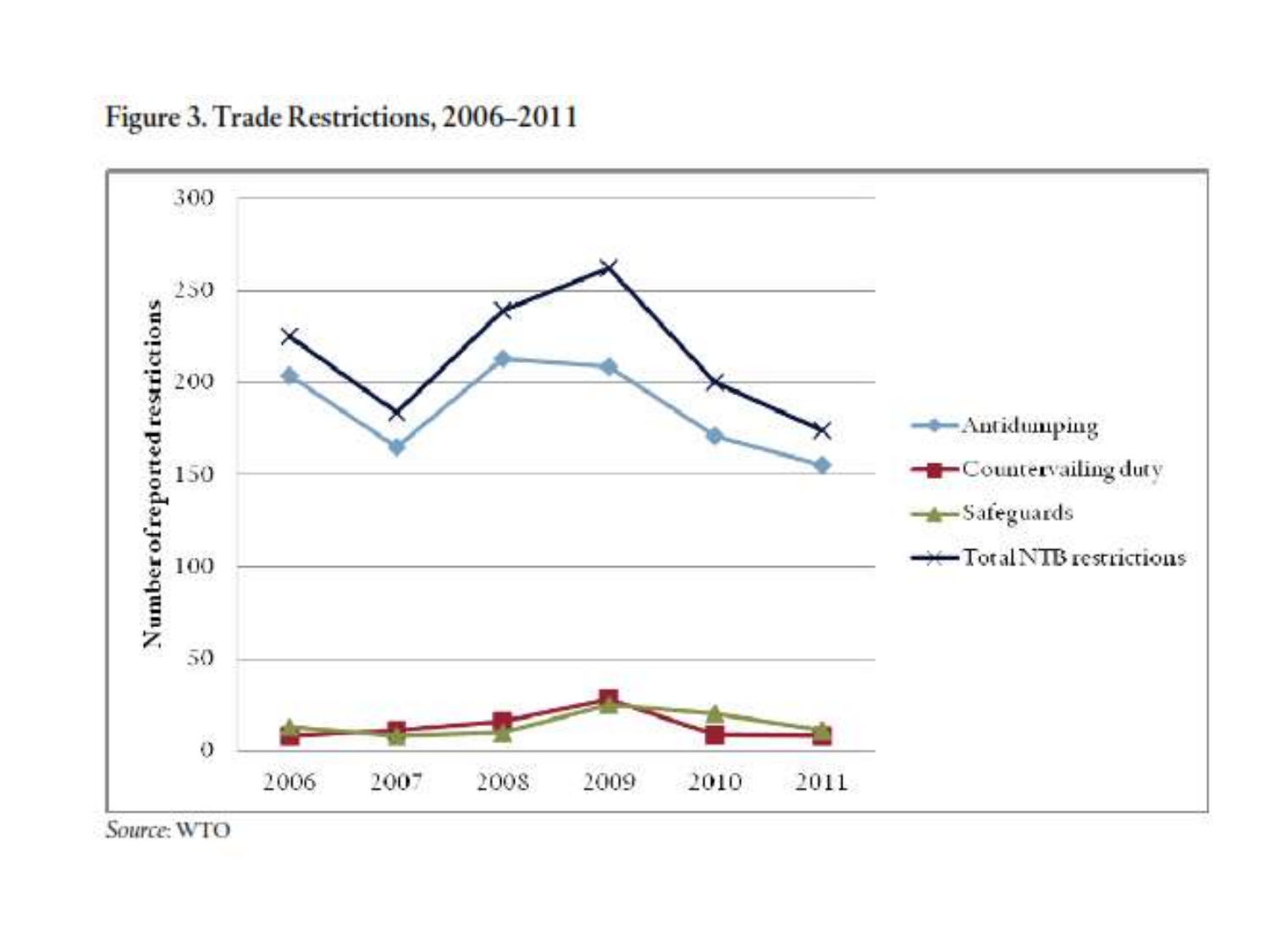### Figure 4. Major Policy Interest Rates, 2007-2012



Source: St. Louis Federal Reserve Rank.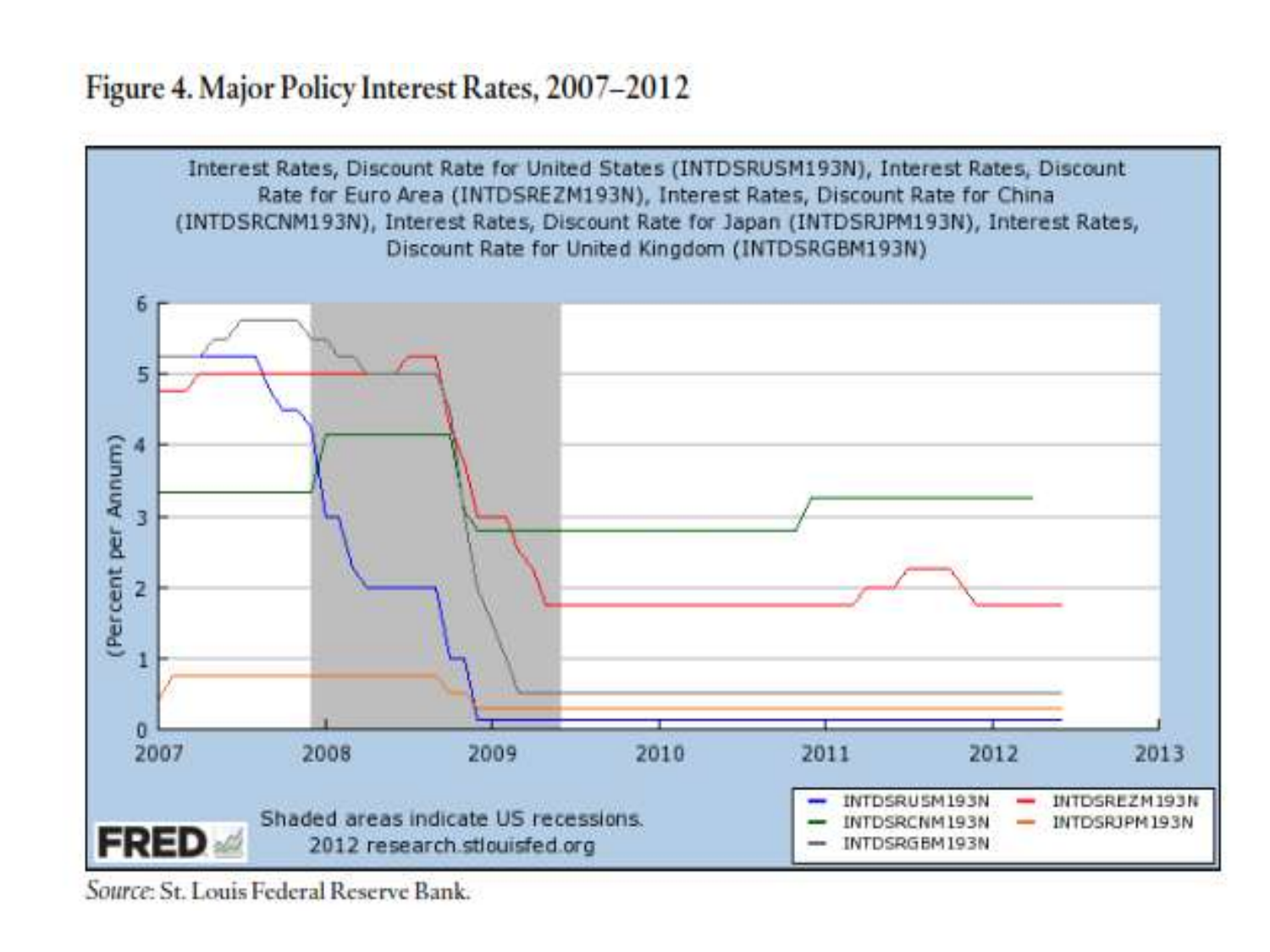- Central banks and finance ministries also took coordinated action during the fall of 2008 to try to ensure cross-border lending as to avert currency and solvency crises.
- The IMF created the Short-Term Liquidity Facility designed to "establish quick-disbursing financing for countries with strong economic policies that are facing temporary liquidity problems."
- In 2009 the G20 agreed to triple the IMF's reserves to \$750 billion.
- In 2012, in response to the worsening European Sovereign debt crisis, G20 countries combined to pledge more than \$430 billion in additional resources.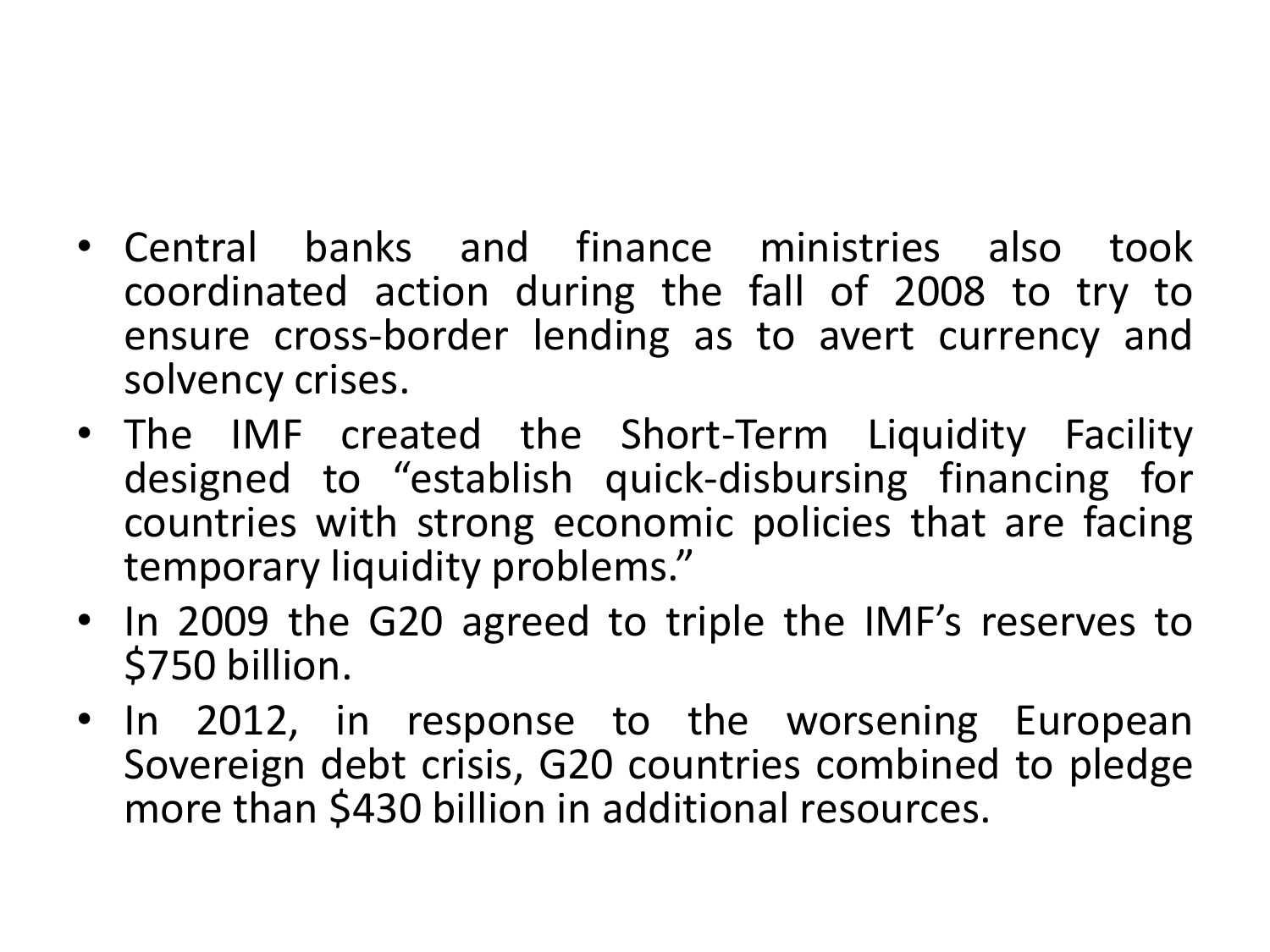|      | <b>SHARE IN GLOBAL GDP</b>  |              |                 | (ln %)       |
|------|-----------------------------|--------------|-----------------|--------------|
|      | At market<br>exchange rates |              | At PPP          |              |
|      | AD<br>economies             | <b>EMDEs</b> | AD<br>economies | <b>EMDEs</b> |
| 1990 | 79.9                        | 20.1         | 69.3            | 30.7         |
| 2000 | 79.7                        | 20.3         | 62.8            | 37.2         |
| 2008 | 68.7                        | 31.3         | 54.5            | 45.5         |
| 2013 | 60.7                        | 39.3         | 49.1            | 50.9         |

PPP: Purchasing power parity<br>AD economies: Advanced economies **EMDEs: Emerging market and developing economies** Source: WEO April 2013, International Monetary Fund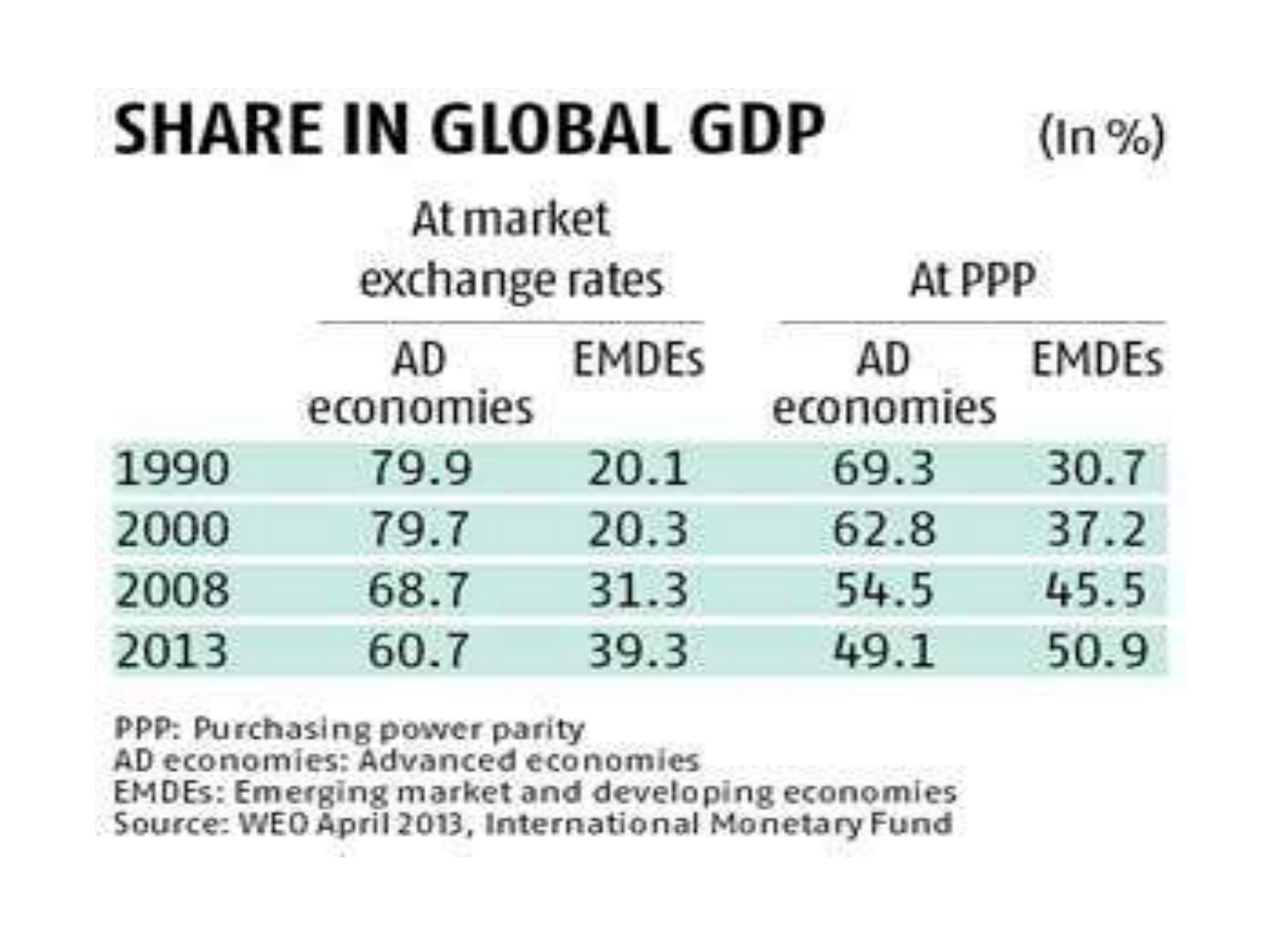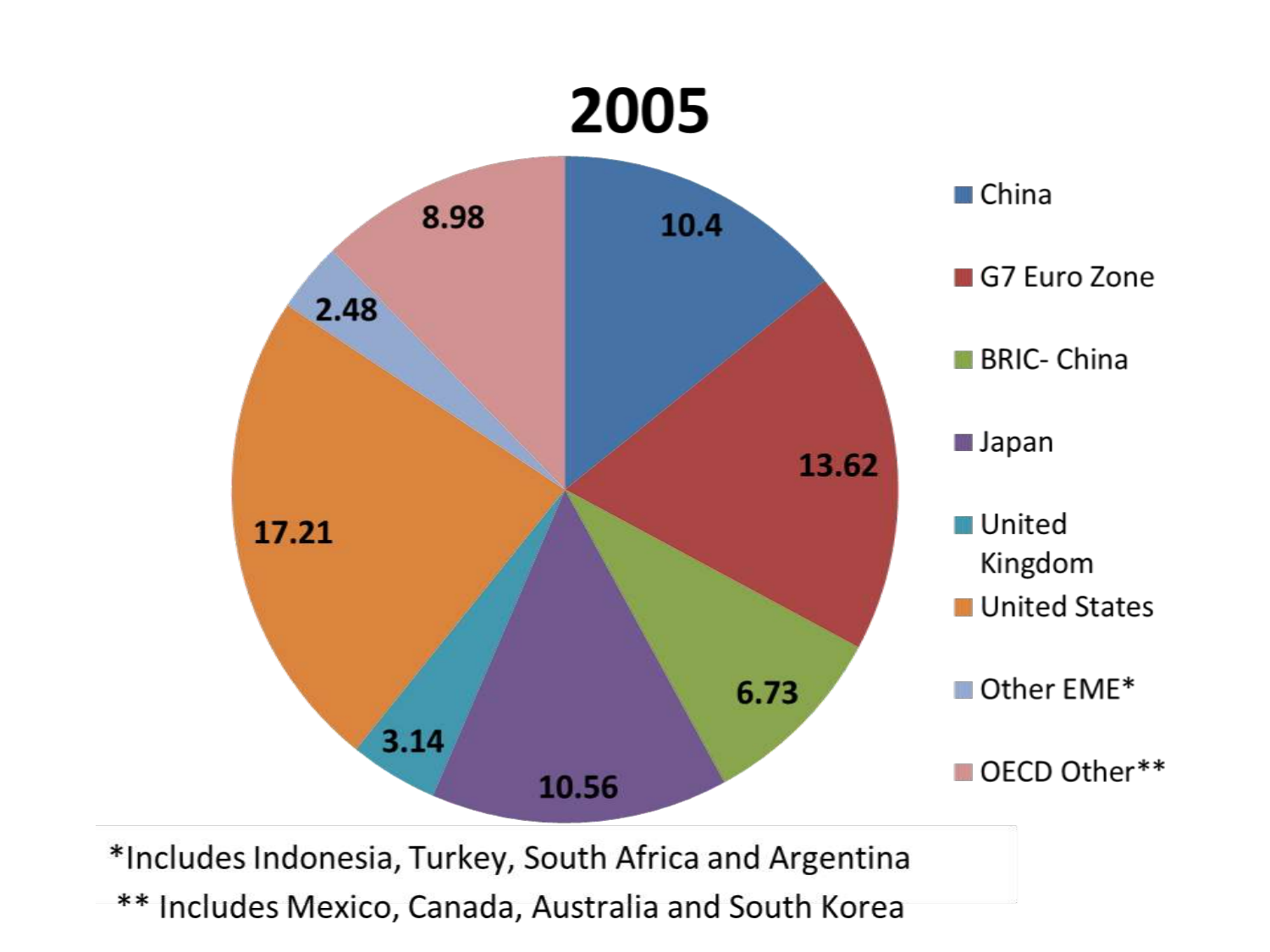